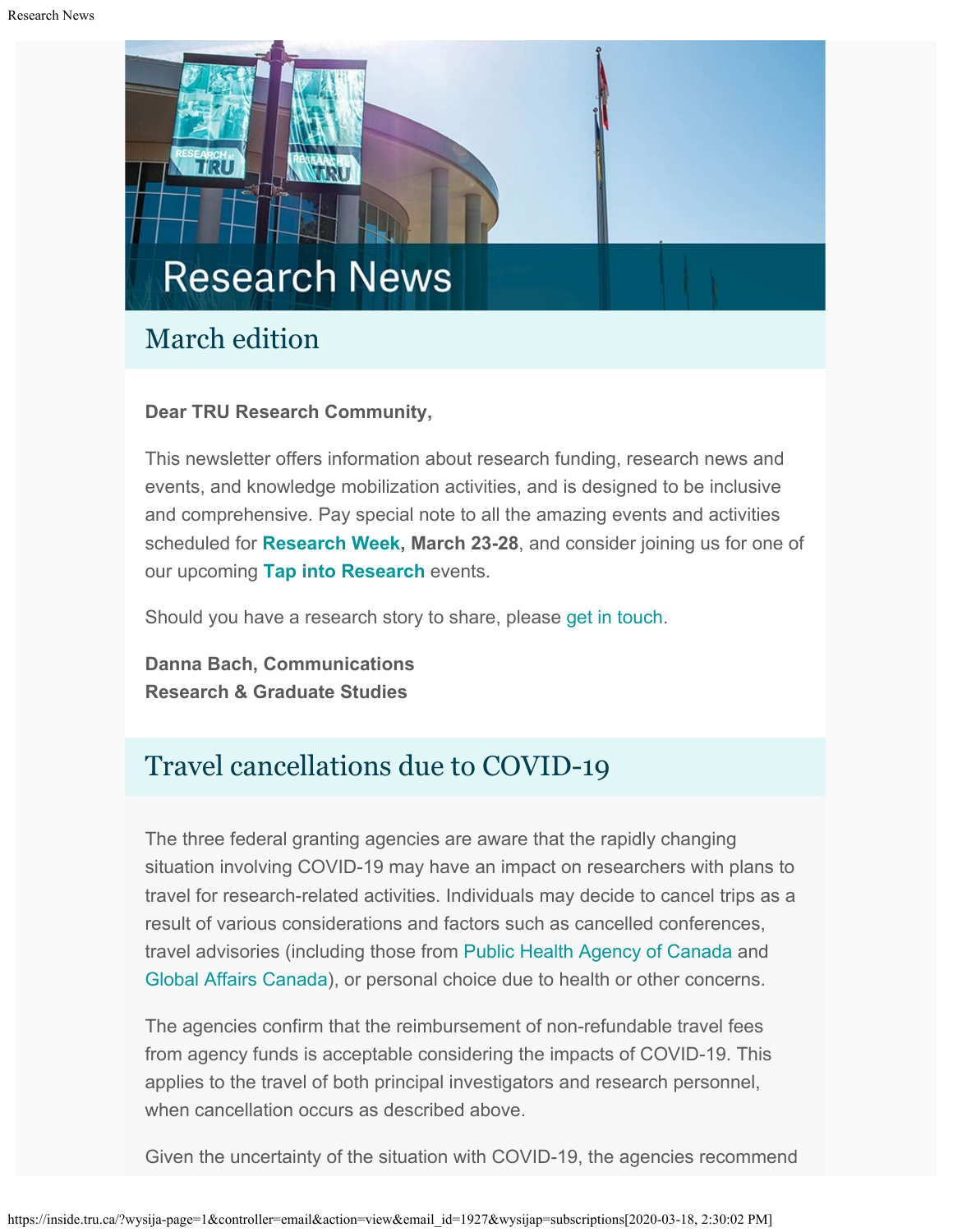those traveling for agency-funded research purchase tickets that are at least partially refundable.

# Research news

## [TRU Law Professor Advocates in the](http://inside.tru.ca/2020/03/05/tru-law-professor-advocates-in-the-supreme-court-of-canada/) [Supreme Court of Canada](http://inside.tru.ca/2020/03/05/tru-law-professor-advocates-in-the-supreme-court-of-canada/)

Dr. Ruby Dhand was part of a legal team challenging the unilateral application of Christopher's Law in the Supreme Court of Canada.



#### [Read more](http://inside.tru.ca/2020/03/05/tru-law-professor-advocates-in-the-supreme-court-of-canada/)

# [New book reframes social work and](http://inside.tru.ca/2020/02/27/new-book-reframes-social-work-and-aging/) [aging](http://inside.tru.ca/2020/02/27/new-book-reframes-social-work-and-aging/)

Dr. Wendy Hulko co-authored a new text that addresses major shifts in the field of gerontological social work in Canada.



## [Read more](http://inside.tru.ca/2020/02/27/new-book-reframes-social-work-and-aging/)

## [Compassion fatigue presentation](http://inside.tru.ca/2020/02/11/compassion-fatigue-presentation-impresses-judges/) [impresses judges](http://inside.tru.ca/2020/02/11/compassion-fatigue-presentation-impresses-judges/)

A class of 36 nursing students researched critical issues and presented their findings and solutions to a panel of university and community judges.



#### [Read more](http://inside.tru.ca/2020/02/11/compassion-fatigue-presentation-impresses-judges/)

# [TRU gains representation on Council on Undergraduate](https://www.cur.org/who/leadership/council/) [Research](https://www.cur.org/who/leadership/council/)

Dr. Will Garrett-Petts, Associate Vice-President, Research and Graduate Studies, has been elected as a Councillor-at-Large for the Council on Undergraduate Research starting July 1, and ending June 30, 2023. This is an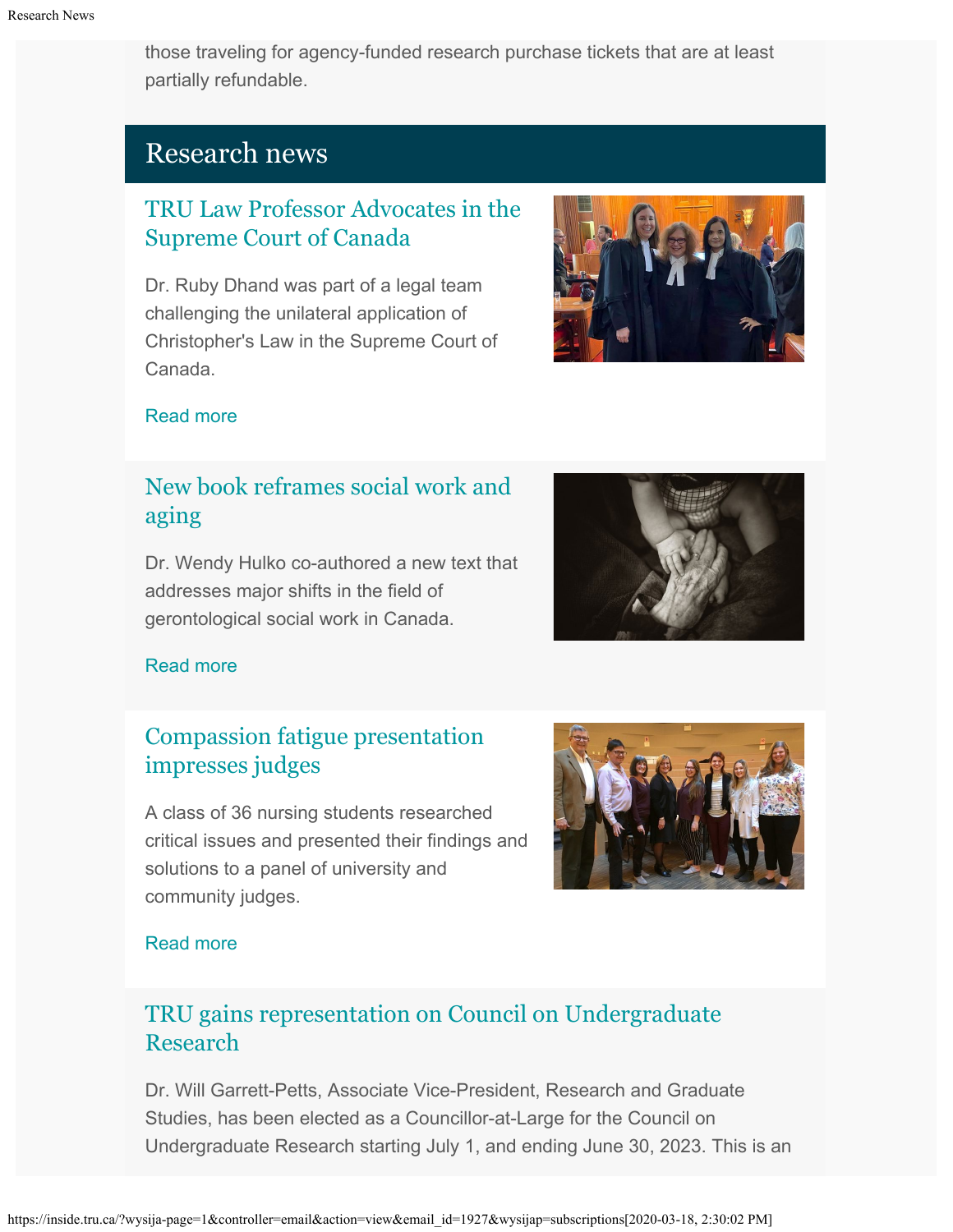important leadership opportunity that gives TRU a further voice on undergraduate research, training, programming and administration at the international level.

## [Anita Sharma recognized for her Spirit of Kindness](https://cara-acaar.ca/AboutUs/Awards/awardwinners)

Dr. Anita Sharma, Manager, Research Services, has been awarded the Spirit of Kindness Award, and the Unsung Hero Award by the Canadian Association of Research Administrators (CARA). The Spirit of Kindness Award recognizes CARA members for their outstanding compassion toward colleagues in their workplace, the CARA community, and the international research administration community, while the Unsung Hero Award recognizes the hard work and dedicated volunteer efforts of CARA non-executive members.

# Research initiatives

## [Tap into Research](https://inside.tru.ca/events/event/tap-into-research-will-we-have-rattlesnakes-100-years-from-now/)

As part of TRU's 50th anniversary celebration, Tap into Research is a series of pop-up lectures designed to bring research into the community. The events take place every two



weeks in venues throughout the City. Thank you to **Dr. Judy Duchscher**, who presented on making the transition from student to health practitioner at the Noble Pig Brewhouse on March 2.

#### Join us!

• **Karl Larsen presents**[, Will we have rattlesnakes 100 years from now?, March](https://inside.tru.ca/events/event/tap-into-research-will-we-have-rattlesnakes-100-years-from-now/) [11, 7-8 pm, Noble Pig](https://inside.tru.ca/events/event/tap-into-research-will-we-have-rattlesnakes-100-years-from-now/)

• **Terry Kading presents**, [The Complexities of a Small City Experience, March](https://inside.tru.ca/events/event/tap-into-research-the-complexities-of-a-small-city-experience-with-terry-kading/) [25, 7-8 pm, Xchange Lab, 286 Tranquille Rd.](https://inside.tru.ca/events/event/tap-into-research-the-complexities-of-a-small-city-experience-with-terry-kading/)

[Share your knowledge during](https://www.tru.ca/research/research-week.html) [Research Week](https://www.tru.ca/research/research-week.html) Registration deadline extended to March 13

TRU offers a trio of research communication competitions for researchers of all disciplines, **[REGISTER NOW](http://www.tru.ca/researchweek)**[!](http://www.tru.ca/researchweek)

[Undergraduate Researchers:](https://www.tru.ca/research/research-week/in-a-nutshell.html) In A Nutshell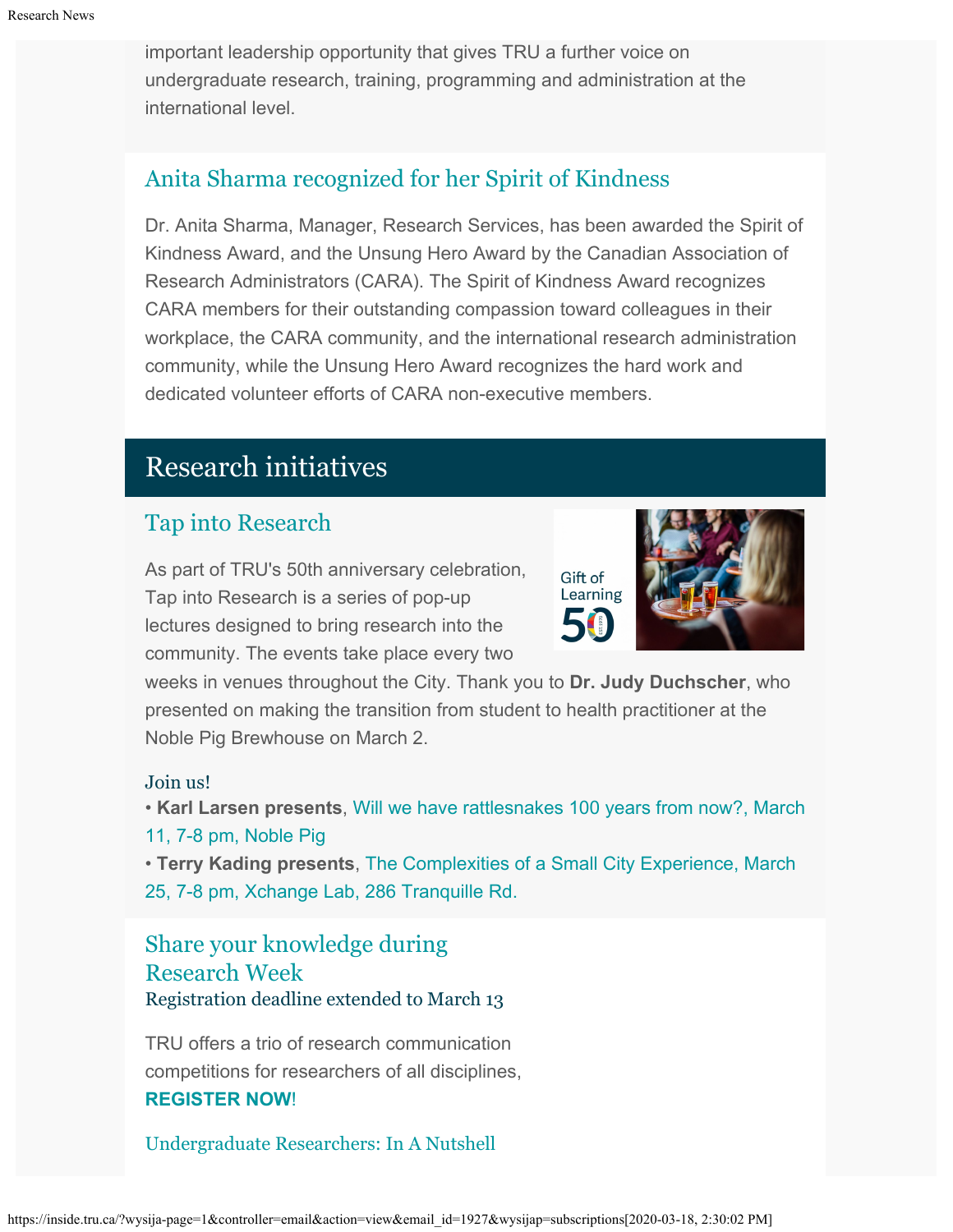

• Just like the well-known Three Minute Thesis

for graduate students, TRU's unique [In a Nutshell](https://www.tru.ca/research/research-week/in-a-nutshell.html) is a wildly popular event that sees undergrad researchers deliver compelling presentations of their work to non-specialist judges. This event is coordinated by our Undergraduate Research Ambassadors, who have arranged amazing prizes! [Graduate Researchers: Three Minute Thesis \(3MT\)](https://www.tru.ca/research/research-week/3mt.html)

• Learn how to distill your research, benefit from a series of workshops, meet and connect with other graduate students, and potentially win the top prize of \$1,000 and a place in the Western Canadian Regional competition. [180-second Research Challenge](https://www.tru.ca/research/research-week/180-second-research-challenge.html)

• Prove that it is possible for professors to deliver their research in three minutes or less with only a single slide. Great prizes are up for grabs, as are bragging rights. This event is coordinated by [TRU's Faculty Research Mentors](https://www.tru.ca/research/research-services/research-services-faculty/faculty-research-mentors.html).

# Research events

[Research ethics for students |](http://inside.tru.ca/events/event/research-ethics-for-students-workshop/) [Workshop](http://inside.tru.ca/events/event/research-ethics-for-students-workshop/) March 11, 12pm Undergraduate Commons, OM1522

This workshop is recommended for students, graduate and undergraduate, who will require research ethics approval.



## [Read more](http://inside.tru.ca/events/event/research-ethics-for-students-workshop/)

[Regional health research opportunities with the BC Ministry of](http://inside.tru.ca/events/event/regional-health-research-opportunities-with-the-bc-ministry-of-health/) [Health](http://inside.tru.ca/events/event/regional-health-research-opportunities-with-the-bc-ministry-of-health/) March 13, 9:30 am Alpine Room, CAC

Researchers are encouraged to join in this conversation with the BC Ministry of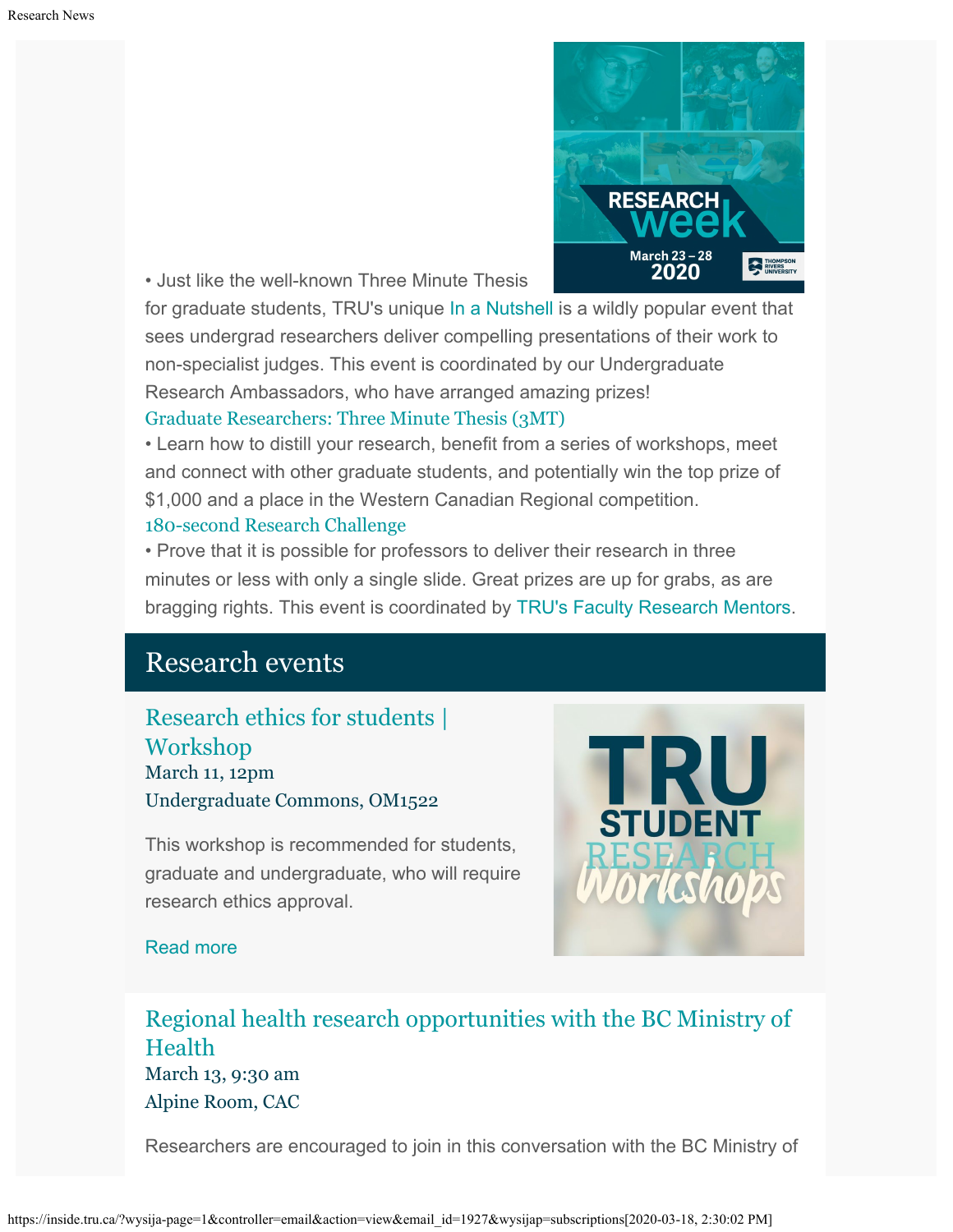Health to discuss regional health research opportunities.

#### [Read more](http://inside.tru.ca/events/event/regional-health-research-opportunities-with-the-bc-ministry-of-health/)

## [Indigenous Health Nursing Research Symposium](https://www.tru.ca/nursing/aboriginal-nursing/2020-ihnrs.html) March 16-20

TRU's School of Nursing hosts this symposium which brings together local leaders to advance Indigenous wellness by reconciling parallel pathways in Indigenous health nursing. [Register now](https://www.tru.ca/nursing/aboriginal-nursing/2020-ihnrs/registration-form.html).

## [TRU Xchange Lab | Grand Opening](http://inside.tru.ca/events/event/tru-xchange-lab-grand-opening/) March 25, 5:45 - 7pm

We are thrilled to announce the official grand opening of the Xchange Social Innovation Lab, on the ground floor of the United Way's new Collaboration Centre.



#### [Read more](http://inside.tru.ca/events/event/tru-xchange-lab-grand-opening/)

## [Cultivating research excellence at a](http://inside.tru.ca/events/event/cultivating-research-excellence-in-the-undergraduate-years/) [primarily undergraduate institution](http://inside.tru.ca/events/event/cultivating-research-excellence-in-the-undergraduate-years/) March 23, 3pm Terrace Room, CAC

Ian Whishaw of the University of Lethbridge presents this conversational case study on cultivating a culture of research excellence.

**VISITING RESEARCHER SERIES** 

#### [Read more](http://inside.tru.ca/events/event/cultivating-research-excellence-in-the-undergraduate-years/)

## [IT showcase for researchers](http://inside.tru.ca/events/event/it-for-researchers-a-showcase/) March 25, 11am BCCOL 121

IT Services and partners are available to TRU researchers to answer any questions related to research technology & to provide demos. Drop in anytime to learn about the different tools available to TRU researchers.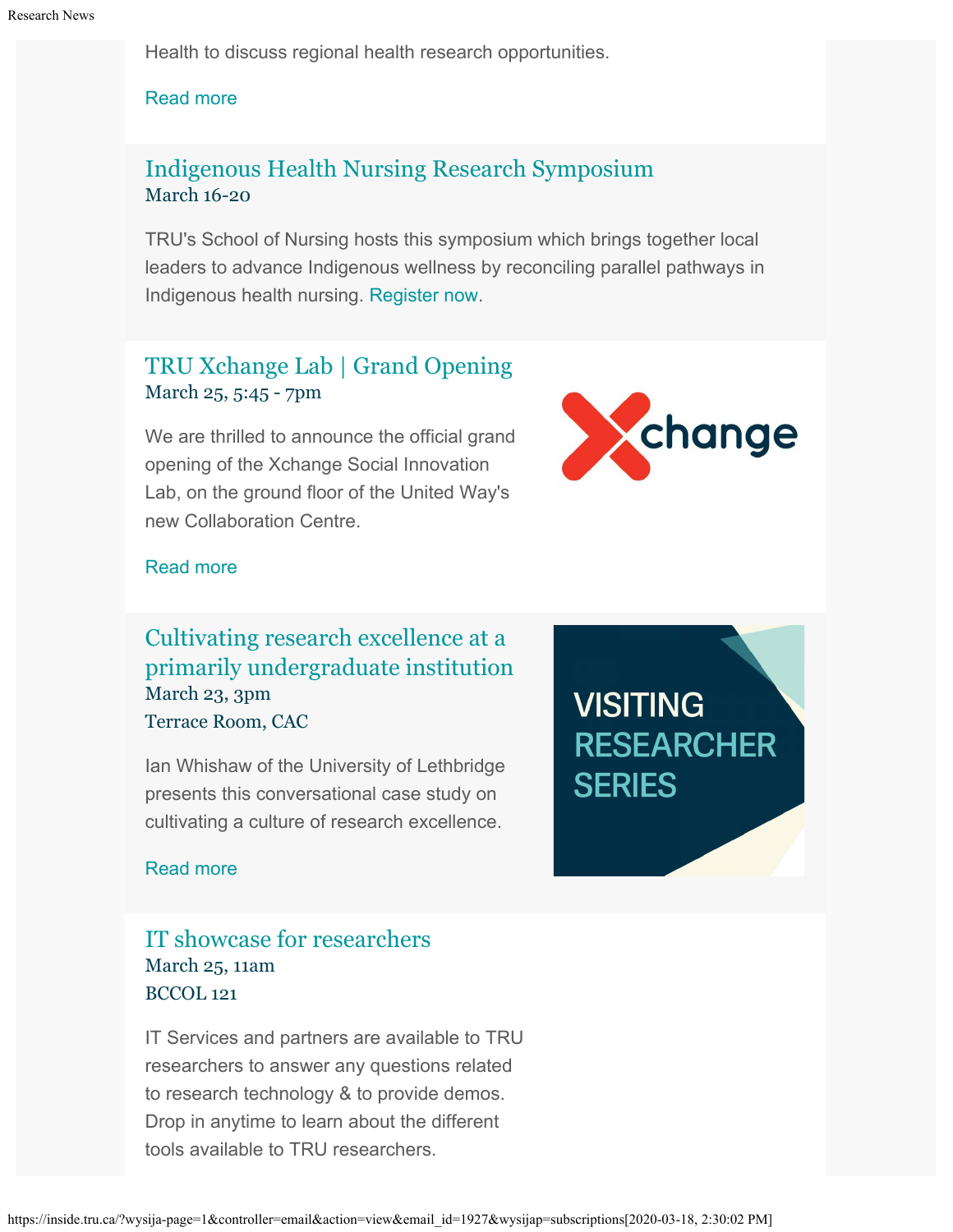

#### [Read more](http://inside.tru.ca/events/event/it-for-researchers-a-showcase/)

## [Tri-agency funding opportunities: At a glance](http://inside.tru.ca/events/event/tri-agency-funding-opportunities-at-a-glance/) March 26, 10am TRU Conference Centre, Multimedia Room

TRU faculty are encouraged to attend an informative overview of the key funding programs of the three federal granting agencies.

#### [Read more](http://inside.tru.ca/events/event/tri-agency-funding-opportunities-at-a-glance/)

## [SSHRC's suite of partnership grants](http://inside.tru.ca/events/event/sshrcs-suite-of-partnership-grants/) March 26, 12:30pm TRU Conference Centre, Multimedia Room

Dr. Megan Prins presents this information session, which introduces the Connections Program.

#### [Read more](http://inside.tru.ca/events/event/sshrcs-suite-of-partnership-grants/)

## [TRU Undergraduate Research & Innovation Conference 2020](http://inside.tru.ca/events/event/tru-undergraduate-research-innovation-conference-2020/) March 27-28, various locations

This celebration of student research is free to attend and open to everyone from the campus and Kamloops communities.

#### [Read more](http://inside.tru.ca/events/event/tru-undergraduate-research-innovation-conference-2020/)

# Funding opportunities (external)

For information about upcoming external funding opportunities, visit the [Funding Calendar](https://www.tru.ca/research/research-services/research-services-faculty/faculty-research-funding/funding-deadlines.html)

https://inside.tru.ca/?wysija-page=1&controller=email&action=view&email\_id=1927&wysijap=subscriptions[2020-03-18, 2:30:02 PM]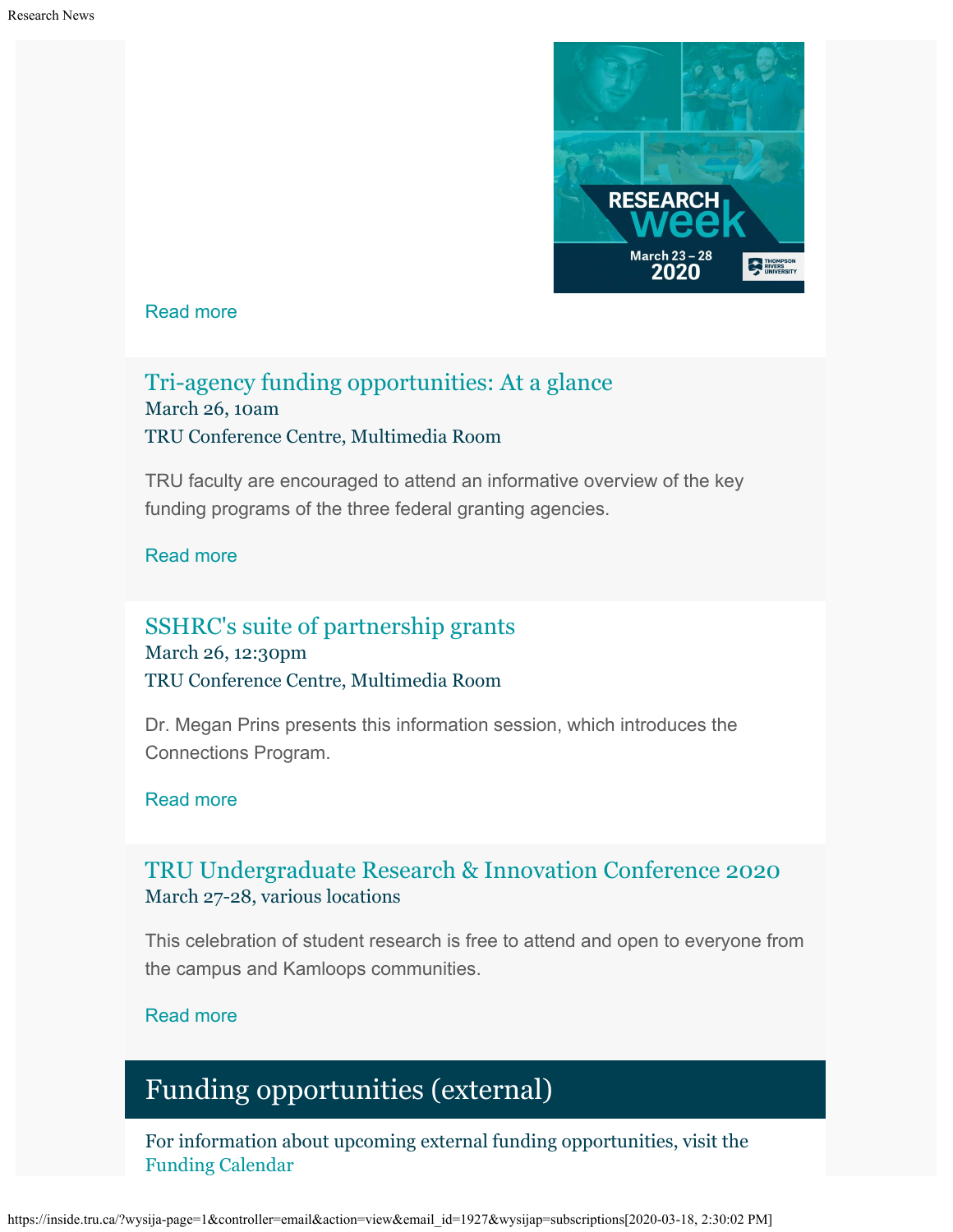• Note: Deadlines noted below are EXTERNAL deadlines. To receive critical institutional approval and grant development support, please contact [Anita](mailto:ansharma@tru.ca) [Sharma](mailto:ansharma@tru.ca) or [Megan Prins](mailto:mprins@tru.ca) at least **two weeks prior** to the listed deadline.

## **CIHR**

#### [Catalyst Grant: Health Effects of Vaping](https://www.researchnet-recherchenet.ca/rnr16/vwOpprtntyDtls.do?prog=3220&view=search&terms=vaping&type=EXACT&resultCount=25&next=1)

## **Deadlines: March 25 (registration); May 20 (full application) Award amount: \$100,000**

This funding opportunity will support projects relevant to the following research areas: Youth vaping of nicotine, cannabinoid extracts, THC, and other compounds; Short and/or long-term health effects of vaping**;** behaviours and associated health and social impacts of vaping product use**;** Mental health, addiction and dependence in the context of vaping**;** Vaping policy issues related to youth and/or adults**;** Vaping and oral health**;** Other areas related to the health consequences of vaping in youth and/or adults**;** *Studies using preclinical models, mechanistic, human and/or population-based approaches are eligible.*

#### [Operating Grant: New Investigator Grants in Child and Youth Health](https://www.researchnet-recherchenet.ca/rnr16/vwOpprtntyDtls.do?prog=3206&view=search&incArc=true&launchMonth=12&launchYear=2019&type=EXACT&resultCount=25&next=1)

#### **Deadline: April 20**

#### **Award amount: \$100,000 per yr/3yrs**

The SickKids Foundation-CIHR-IHDCYH New Investigator Research Grants in Child and Youth Health program seeks to strengthen Canada's capacity and knowledge to respond to children's health challenges and needs. New investigators may obtain up to three years' support for research in biomedical, clinical, health systems and services, population and public health sectors that has the potential for significant impact on children's health outcomes.

#### [Team Grant: Food Security and Climate Change in the Canadian North](https://www.researchnet-recherchenet.ca/rnr16/vwOpprtntyDtls.do?prog=3269&view=search&launchMonth=2&launchYear=2020&type=EXACT&resultCount=25&next=1)

## **Deadline: LOI: Aug. 1; Successful LOIs will be awarded \$25,000 to develop a full application, due May 2021**

#### **Award amount: Up to 1.5 million over 4 years.**

The goal of this initiative is to support multidisciplinary teams of researchers, knowledge users and/or partners to work together to address food security and climate change in the North.

## SSHRC

#### [Connection Grants](http://www.sshrc-crsh.gc.ca/funding-financement/programs-programmes/connection_grants-subventions_connexion-eng.aspx)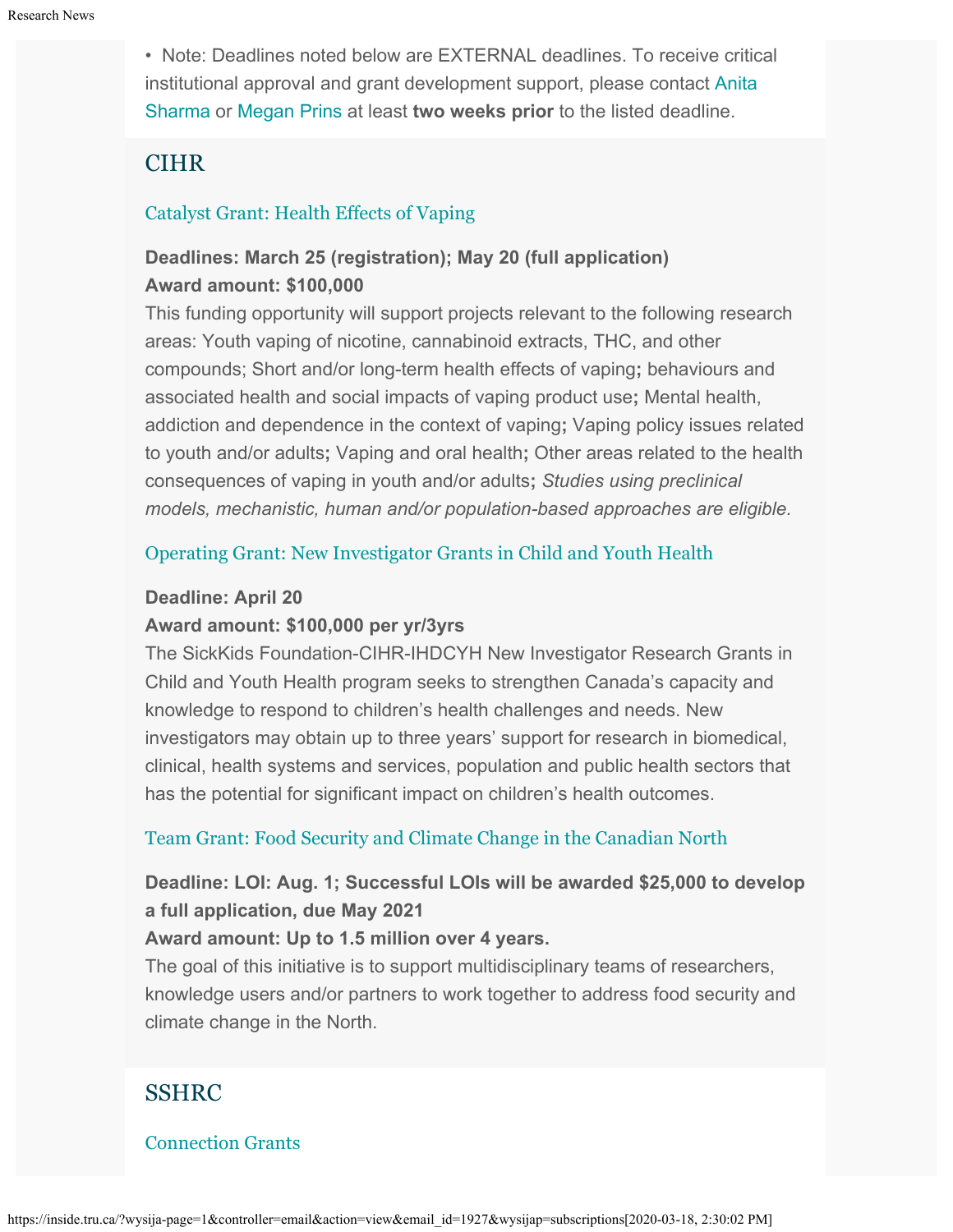#### **Deadlines: May 1, Aug. 1, Nov. 1, Feb. 1**

## **Award amount: \$7,000 to \$25,000 (events); up to \$50,000 (outreach activities)**

Connection grants support events and outreach activities geared toward shortterm, targeted knowledge mobilization initiatives. Events and outreach activities funded by a Connection Grant may often serve as a first step toward more comprehensive and longer-term projects potentially eligible for funding through other SSHRC funding opportunities listed in SSHRC's Funding search tool.

#### [Partnership Engage Grants](http://www.sshrc-crsh.gc.ca/funding-financement/programs-programmes/partnership_engage_grants-subventions_d_engagement_partenarial-eng.aspx)

## **Deadlines: March 15, June 15, Sept. 15, Dec. 15 Award amount: \$7,000 to \$25,000**

These grants provide short-term and timely support for partnered research activities that will inform decision-making at a single partner organization from the public, private or not-for-profit sector. The partnerships supported through these grants respond to immediate needs and time constraints facing organizations in non-academic sectors.

## NSERC

#### [Alliance Grants](https://www.nserc-crsng.gc.ca/Innovate-Innover/alliance-alliance/index_eng.asp)

#### **Deadlines: ongoing**

NSERC is pleased to announce the opening of the next phases of [Alliance](https://www.nserc-crsng.gc.ca/Innovate-Innover/alliance-alliance/index_eng.asp) [grants](https://www.nserc-crsng.gc.ca/Innovate-Innover/alliance-alliance/index_eng.asp). Alliance grants are now open for [Option 1](https://www.nserc-crsng.gc.ca/Innovate-Innover/alliance-alliance/funding-financement_eng.asp#option1) applications requesting over \$20,000 annually from NSERC, and [Option 2](https://www.nserc-crsng.gc.ca/Innovate-Innover/alliance-alliance/index_eng.asp) applications requesting support for up to 90% or 100% of the costs of the project are now open. Alliance grants encourage university researchers to collaborate with partner organizations, which can be from the private, public or not-for-profit sectors. Please also see [slide deck](https://one.tru.ca/sites/rgs/ToolsandResources/_layouts/15/WopiFrame.aspx?sourcedoc=/sites/rgs/ToolsandResources/Shared%20Documents/NSERC_ALLIANCE.pptx&action=default) from NSERC Research and Innovation Development Officer, Pam Giberson's presentation at TRU. And an Alliance Grant application ["Top Tips"](https://one.tru.ca/sites/rgs/ToolsandResources/_layouts/15/WopiFrame.aspx?sourcedoc=/sites/rgs/ToolsandResources/Shared%20Documents/Alliance%20Grant%20-%20Top%20Tips%20EN%20%20FR.pdf&action=default) document.

## Government of Canada

[Transport Canada – Rail Safety Improvement Program-Infrastructure,](https://www.tc.gc.ca/en/services/rail/apply-rsip-itr-funding.html) [Technology and Research \(RSIP-ITR\) Funding](https://www.tc.gc.ca/en/services/rail/apply-rsip-itr-funding.html)

**Deadline: Aug. 1 Award amount: \$500,000 [Applicants Guide](https://www.tc.gc.ca/en/services/rail/apply-rsip-itr-funding/rsip-itr-applicants-guide.html)** The ITR component of the Rail Safety Improvement Program (RSIP) funds rail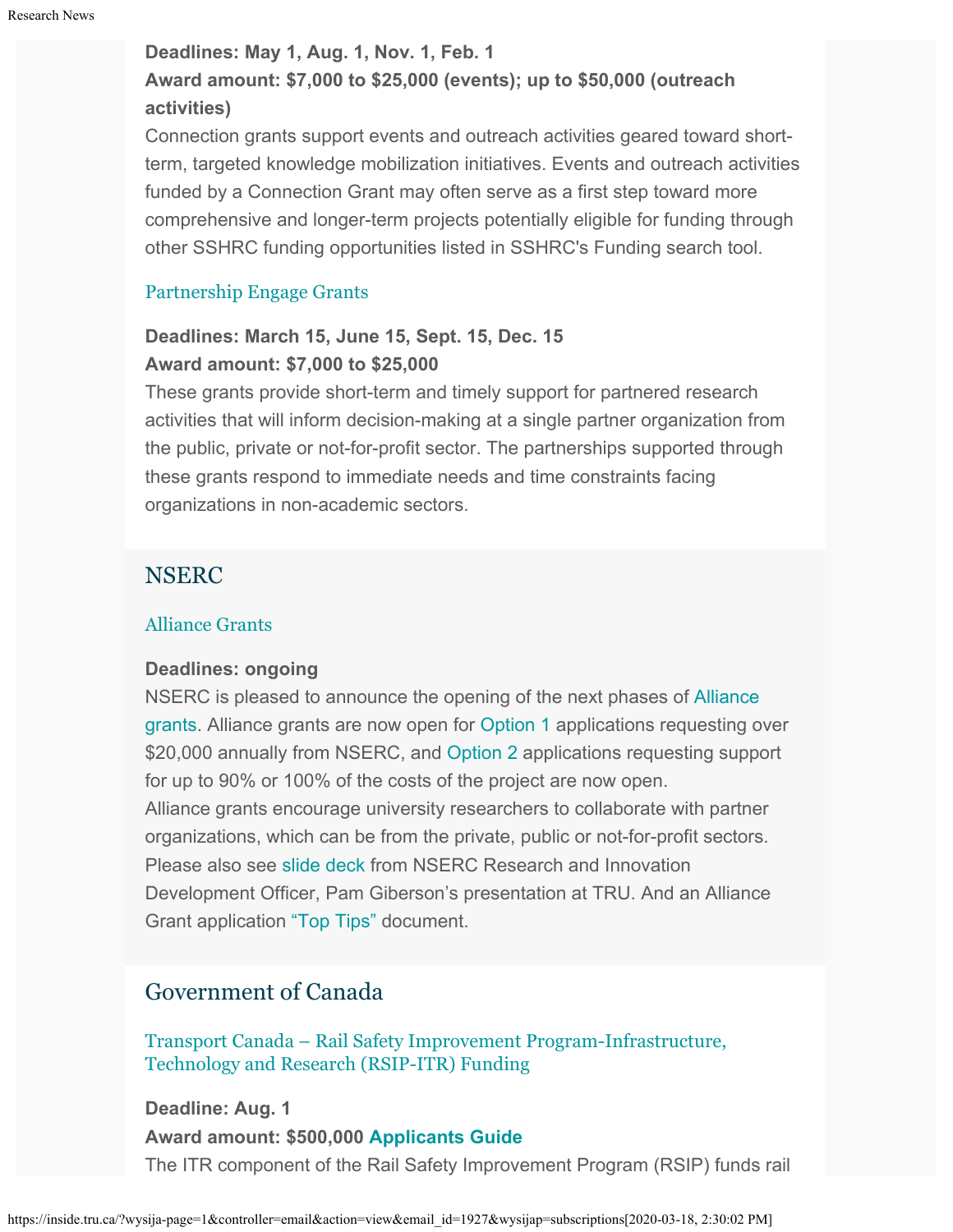safety improvements that support measures to improve public safety at rail property and rail lines (both federally and provincially regulated). Funding is also available for research as well as testing and development of technologies that can enhance the safety of rail lines.

#### [Sustainable Development Goals Funding Program](https://www.canada.ca/en/employment-social-development/services/funding/sustainable-development-goals.html)

#### **Deadline: Ongoing**

#### **Award amount: \$100,000/ 1 year**

In 2015, Canada and all other United Nations Member States, committed to implementing the 2030 Agenda for Sustainable Development, which set 17 Sustainable Development Goals (SDGs) to eliminate poverty, protect the planet and ensure prosperity by the year 2030. The SDG program supports projects aimed at building awareness of the 2030 Agenda, increase partnerships and networks, advance research, and further Canada's implementation of the 2030 Agenda.

#### [Canada Council for the Arts – Explore and Create – Research Creation](https://canadacouncil.ca/funding/grants/explore-and-create/research-and-creation)

## **Deadline: Ongoing Award amount: \$25,000**

These grants support the initial stages of the creative process. Canadian artists, artistic groups and arts organizations can apply to develop and make creative works. Grants provide support for creative research, creation and project development.

## Government of British Columbia

#### [Genome BC: Genomic Applications Partnership Program \(GAPP\)](https://www.genomebc.ca/funding-opportunity/genomic-applications-partnership-program-gapp)

The Genomic Applications Partnership Program (GAPP) funds downstream research and development projects that address real world opportunities and challenges identified by industry, government, not-for-profits and other "Receptors" of genomics knowledge and technologies. GAPP projects are collaborations between academic researchers and Receptor organizations *(please contact [Lincoln Smith](mailto:lsmith@tru.ca) prior to proposal preparation*)

## Foundations

## [Max Bell Foundation: Project Grants and Development Grants](https://maxbell.org/our-work/granting/types-programs/)

**Deadline: Ongoing**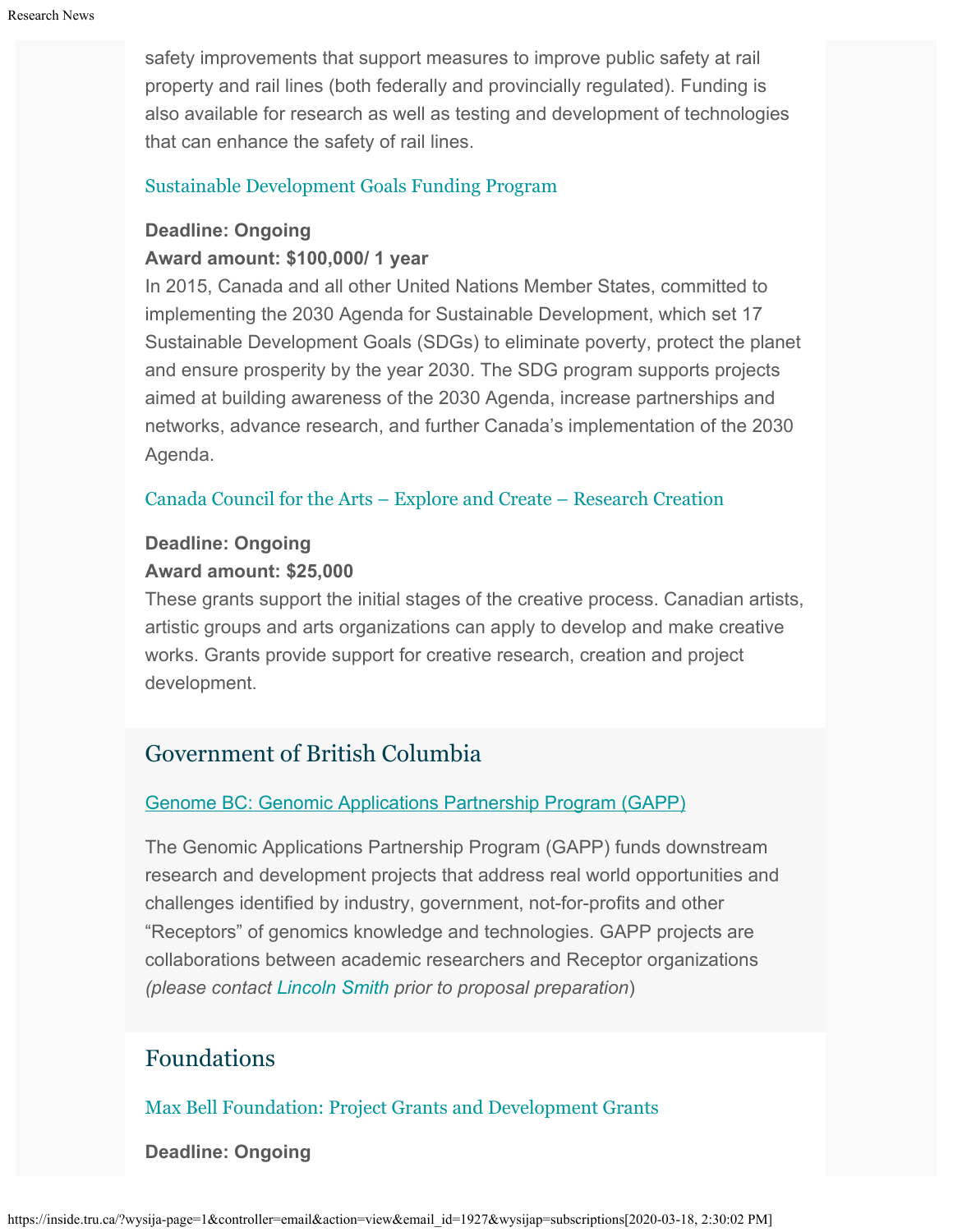#### **Award amount: \$10,000-\$200,000/ 1-3 years**

**Project Grants** support clearly defined activities designed to achieve a specific objective that aligns with the Foundation's mission and criteria and that seek to support projects with a high likelihood of informing public policy and practice. Current program areas include: Health & Wellness; Education; the Environment.

**Development Grants** support organizations who wish to undertake short-term (typically 4 month) work that will better position them to succeed with larger projects (e.g., environmental scanning; background research; project planning; proposal development etc.). Development grants are described in more detail [here](https://maxbell.org/our-work/types-programs/).

## [Michael Smith Foundation for Health Research: Convening & Collaborating](https://www.msfhr.org/2020-convening-collaborating-competition) [\(C2\), and Reach](https://www.msfhr.org/2020-convening-collaborating-competition)

## **Deadline: April 27 Award amount: Up to \$15,000**

C2 awards bring together researchers and research users to co-develop research aligned with BC's health system priorities. Reach awards bring together researchers and research users to support the dissemination of research evidence, within the context of related knowledge, and increase its potential impact. Together, teams co-develop events, activities, and/or tools, so they can share research findings and evidence with audiences who can directly use the knowledge.

## Corporate Research

## [George Weston: Seeding Food Innovation Grants, 2020](http://www.weston.ca/en/Research-Grants.aspx)

## **Deadlines: LOI – April 8; Full Proposal – Sept. 4; Award amount: Up to \$250,000/2 years**

Provides seed funding for innovative transdisciplinary research whose goal is to safely increase the production of nutritious food and other agricultural products, that will feed the growing population in ways that are environmentally, economically as well as culturally sustainable.

# Awards & Prizes

## [Fulbright Arctic Initiative](https://www.fulbright.ca/programs/canadian-scholars/arctic-initiative.html)

The Fulbright Arctic Initiative brings together a network of scholars,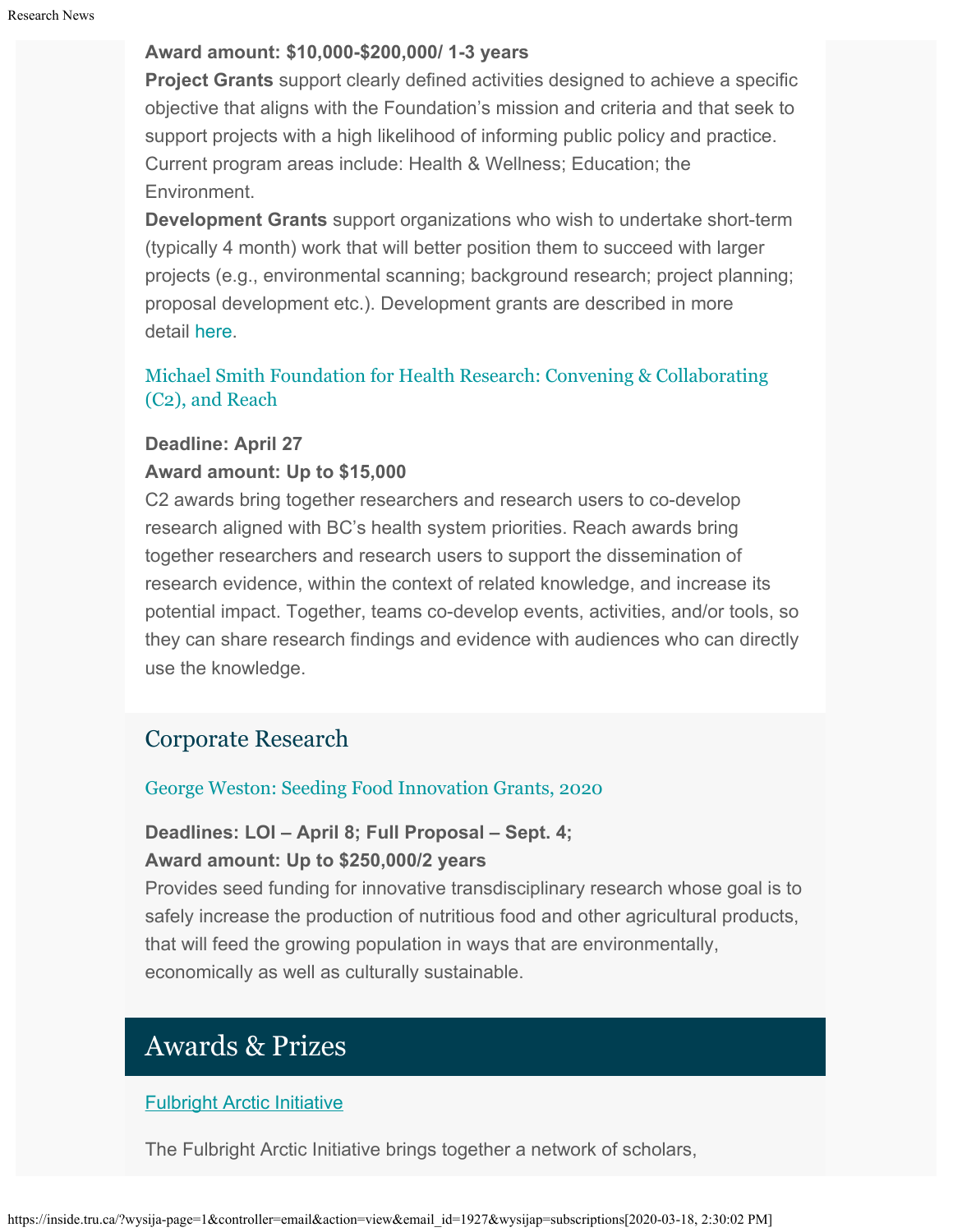professionals and applied researchers from the United States, Canada, the Kingdom of Denmark (including Greenland and the Faroe Islands), Finland, Iceland, Norway, Russia and Sweden for a series of three seminar meetings and a Fulbright exchange experience to address key research and policy questions related to creating a secure and sustainable Arctic. Applications due May 11, 2020.

# Funding opportunities (students)

# [Undergraduate Research Ambassador](https://tru.ca/research/graduate-studies/graduate-studies-funding.html)

## **Deadline: March 15**

## **Value: \$3,000**

This opportunity is open to students who have at least 60 completed credits, and have engaged in or are currently engaged in research or creative activities under the guidance of a TRU faculty member. Ambassadors will work with the Research Office on a range of projects related to undergraduate research.

# [Graduate Student Research Mentor Fellowship](https://tru.ca/research/graduate-studies/graduate-studies-funding.html)

## **Deadline: March 15**

## **Value: \$7,000**

These awards will go to TRU graduate students, domestic and international, who are engaged in research and who wish to serve as mentors for undergraduate research, scholarship and creative enquiry. Mentors will volunteer with the Research Office on a variety of projects related to the enhancement of student research, and will have the opportunity to work as a team, mentoring students from a variety of majors and backgrounds, pooling resources and collaborating with faculty.

# [Dr. Sherman Jen Graduate Award](https://tru.ca/research/graduate-studies/graduate-studies-funding.html)

## **Deadline: April 1**

## **Value: \$6,000**

These awards are available to domestic and international students who are entering their first year of a full-time on campus graduate studies program. The awards will be given based on outstanding academic achievement in course work and research, and will take into account leadership activities. Awards are available to students entering TRU's Science and Education graduate programs.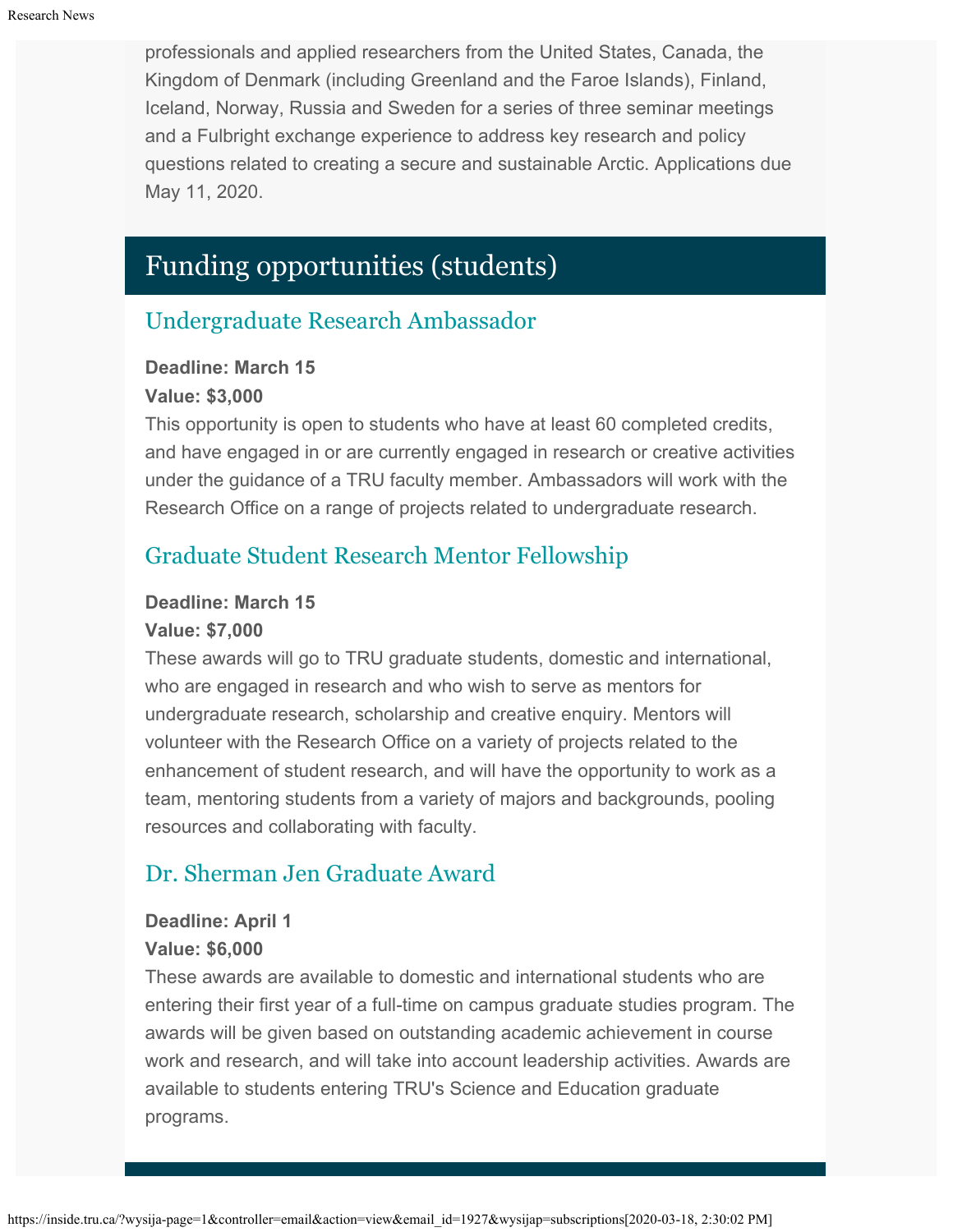# Knowledge mobilization

## Be part of The Conversation

TRU is a member of [The Conversation Canada](https://theconversation.com/ca), an independent news organization dedicated to bringing scholarly work to general readership. If you're interested in signing up as an author, contact [Danna Bach](mailto:dbach@tru.ca).

## Recently in The Conversation:

• [When we call survivors 'heroes,' we're missing the full picture](https://theconversation.com/when-we-call-survivors-heroes-were-missing-the-full-picture-126730), Annie St. John-Stark, Feb. 11

## Join the Experts List

Update your official Bio Page and join your colleagues on TRU's searchable [Experts List](https://inside.tru.ca/find-an-expert/experts-registration-update/). The list is a great resource, and can be used to mobilize your knowledge, build partnerships and attract graduate students. Complete [this](https://inside.tru.ca/find-an-expert/experts-registration-update/) [simple sign-up form](https://inside.tru.ca/find-an-expert/experts-registration-update/) to be added to the directory.

## Presentations

**Heise, Brian**. Options for control of invasive Goldfish in BC. Invited presentation at Invasives 2019 — Invasive Species Council of BC's Annual Forum, Feb. 12, 2020, Richmond, BC.

**\*Patel, Amisha & Kathryn Banks**. The Perceived Pressure to Breastfeed. Presented at the Canadian Association of Perinatal & Women's Health Nurses, Breaching the Status Quo: Advancing Quality Advocacy in Perinatal & Women's Health, Nov. 9, 2019, Vancouver, BC.

**\*Patel, Amisha & Kathryn Banks**. The Perceived Pressure to Breastfeed and its Implications. Presented at the Perinatal Services BC, Health Mothers and Healthy Babies Innovation and Equity: The Foundation to Quality Perinatal Care in 2020, Feb. 21, 2020, Vancouver, BC.

## Published books, chapters & articles

**Baugh, B**. (2020). French influences. In M. C. Eshleman, & C. L. Mui (Eds.), The Sartrean Mind (pp. 25-37). London and New York: Routledge.

Dezhban, A., Attarod, P., Zahedi Amiri, G., **Pypker, T. G**., & Nanko, K. (2020). The variability of stemflow generation in a natural beech stand (fagus orientalis lipsky) in relation to rainfall and tree traits. Ecohydrology, n/a, e2198.